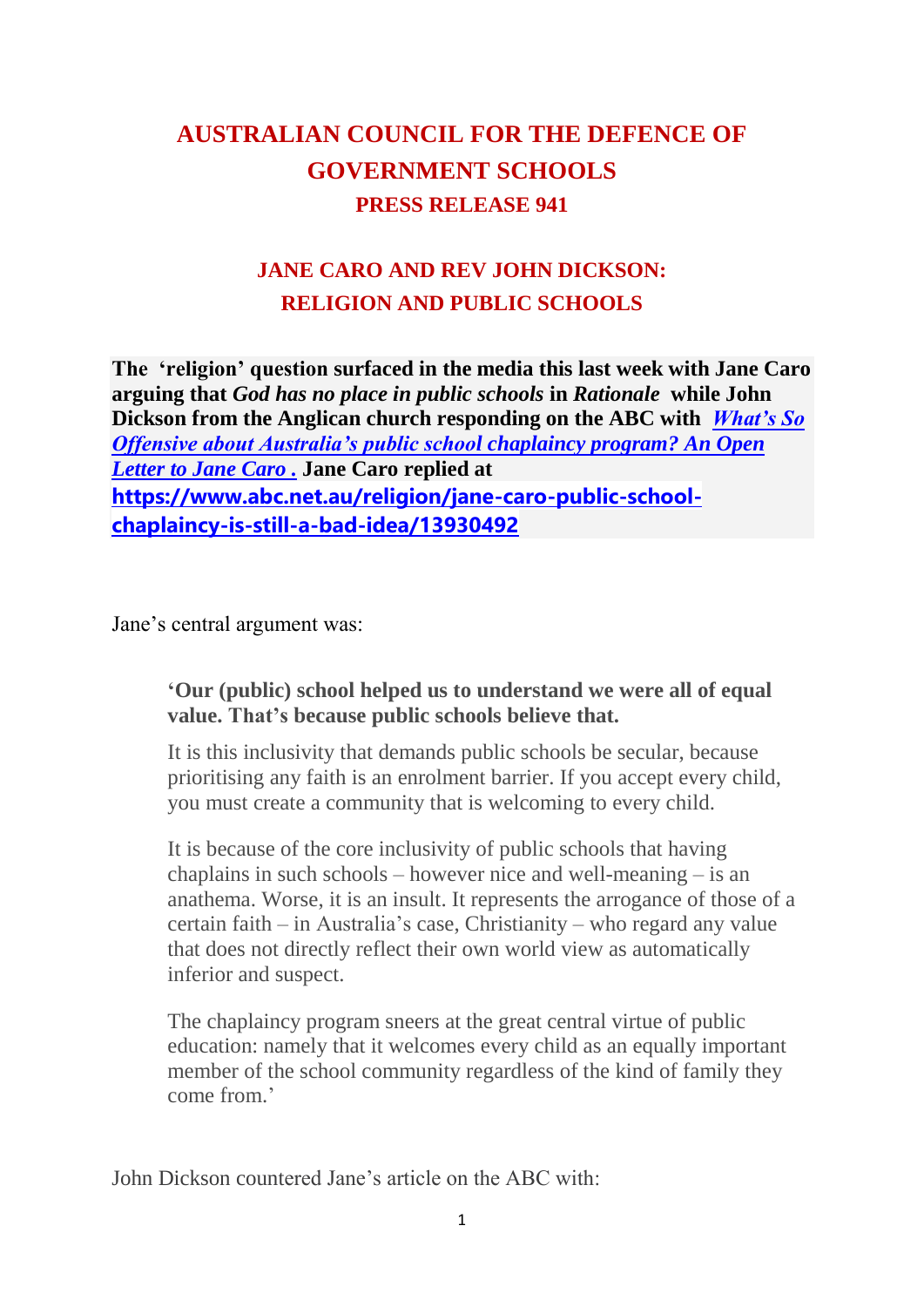I think very few of us who are broadly supportive of chaplains in public schools find your piece offensive. But I find myself wondering how your argument amounts to more than an expression of your personal distaste of religion.

First, you say that the chaplaincy program is "anathema" and "insulting", and that it expresses the sheer "arrogance" of a Christianity that sees alternative values as "inferior". But is there not a certain irony here? Isn't your article contending for religion's "inferiority" to your particular version of secularism? It is true that I regard your more doctrinaire version of secularism to be inferior to Christianity on almost every count ethically, historically, aesthetically, practically, and so on. I am sure you would return the compliment. But we needn't rush to call each other arrogant for doing so. We have different views. Let's just argue them, with arguments…..

And

Jane, you may have revealed your hand in the final lines of your article, when you write, "Freedom of religion and freedom from religion are among our core [secular] values". Freedom "from" religion? No, a healthy secular democracy does not exclude religion — from schools or politics or wherever. It simply ensures that religious programs are never imposed, always voluntary, just like the public school chaplaincy program. Anything else seems driven by a personal distaste of religion.

## **DOGS POSITION**

DOGS agree with Dickson that a healthy secular democracy does not, in fact cannot exclude religion as such. People have beliefs – different and differing belief systems. They also agree that religious program should never be imposed but always voluntary.

## **BUT**

**They would remind him that the chaplaincy programs are not voluntary.**

The chaplains are paid for with taxpayer's money and paying taxes is not a voluntary activity. If paying taxes was voluntary not a coercive activity, we would not have the billion dollar taxation evasion industry and the Gina Rinehart's, the Packers and other oligarchs would not invest in tax havens. Meanwhile, taxpayers who send their children to public schools are also